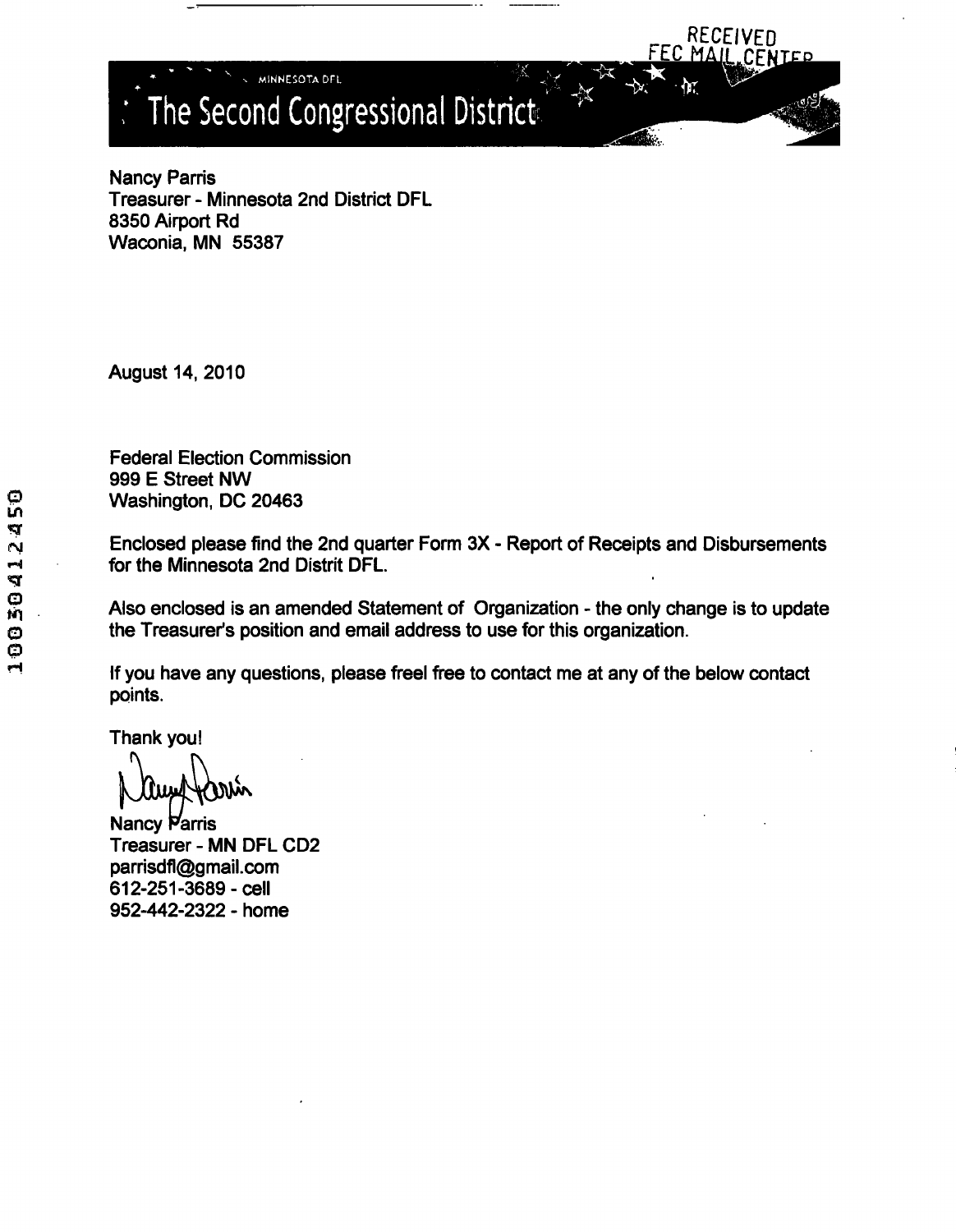| .                                                                                                                                            |                                                                                                                                                                                                                   | RECEIVED<br>FEC MAIL CENTER                                |
|----------------------------------------------------------------------------------------------------------------------------------------------|-------------------------------------------------------------------------------------------------------------------------------------------------------------------------------------------------------------------|------------------------------------------------------------|
| <b>FEC</b><br><b>FORM 1</b>                                                                                                                  | <b>STATEMENT OF</b><br><b>ORGANIZATION</b>                                                                                                                                                                        | 2010 AUG 23 AM 8: 09                                       |
| <b>NAME OF</b><br>1.<br><b>COMMITTEE (in full)</b>                                                                                           | (Check if name<br>Example: If typing, type<br>over the lines.<br>is changed)                                                                                                                                      | Office Use Only<br>花分の<br><b>12FE4M5</b><br><b>Service</b> |
|                                                                                                                                              | <u>IMINNESOTA, 2<sup>nd</sup> DISTRICT, DFL</u>                                                                                                                                                                   |                                                            |
|                                                                                                                                              |                                                                                                                                                                                                                   |                                                            |
| <b>ADDRESS</b> (number and street)                                                                                                           |                                                                                                                                                                                                                   |                                                            |
| (Check if address<br>- is changed)<br>V                                                                                                      |                                                                                                                                                                                                                   |                                                            |
|                                                                                                                                              | <b>CITY</b>                                                                                                                                                                                                       | <b>STATE</b><br><b>ZIP CODE</b>                            |
| (Check if address<br>is changed)<br><b>COMMITTEE'S WEB PAGE ADDRESS (URL)</b><br>1.111<br>(Check if address<br>$\mathbb{Z}^2$<br>is changed) |                                                                                                                                                                                                                   |                                                            |
| 2.                                                                                                                                           | DATE 08 13 5010                                                                                                                                                                                                   |                                                            |
| FEC IDENTIFICATION NUMBER<br>З.                                                                                                              | COOO0898                                                                                                                                                                                                          |                                                            |
| IS THIS STATEMENT                                                                                                                            | <b>OR</b><br>NEW (N)<br>AMENDED (A)                                                                                                                                                                               |                                                            |
| Type or Print Name of Treasurer                                                                                                              | I certify that I have examined this Statement and to the best of my knowledge and belief it is true, correct and complete.<br><u>taris</u>                                                                        |                                                            |
| Signature of Treasurer                                                                                                                       |                                                                                                                                                                                                                   | Date 08 13 3010                                            |
|                                                                                                                                              | NOTE: Submission of false, erroneous, or incomplete information may subject the person signing this Statement to the penalties of 2 U.S.C. §437g.<br>ANY CHANGE IN INFORMATION SHOULD BE REPORTED WITHIN 10 DAYS. |                                                            |
| Office                                                                                                                                       | For further information contact:                                                                                                                                                                                  | EEC EODM 1                                                 |

|  | Officel            |  |  | For further information contact:<br><b>Federal Election Commission</b> | <b>FEC FORM 1</b> |  |
|--|--------------------|--|--|------------------------------------------------------------------------|-------------------|--|
|  | Use<br><b>Only</b> |  |  | Toll Free 800-424-9530<br>Local 202-694-1100                           | (Revised 02/2009) |  |

 $\ddot{\phantom{a}}$ 

 $\lambda$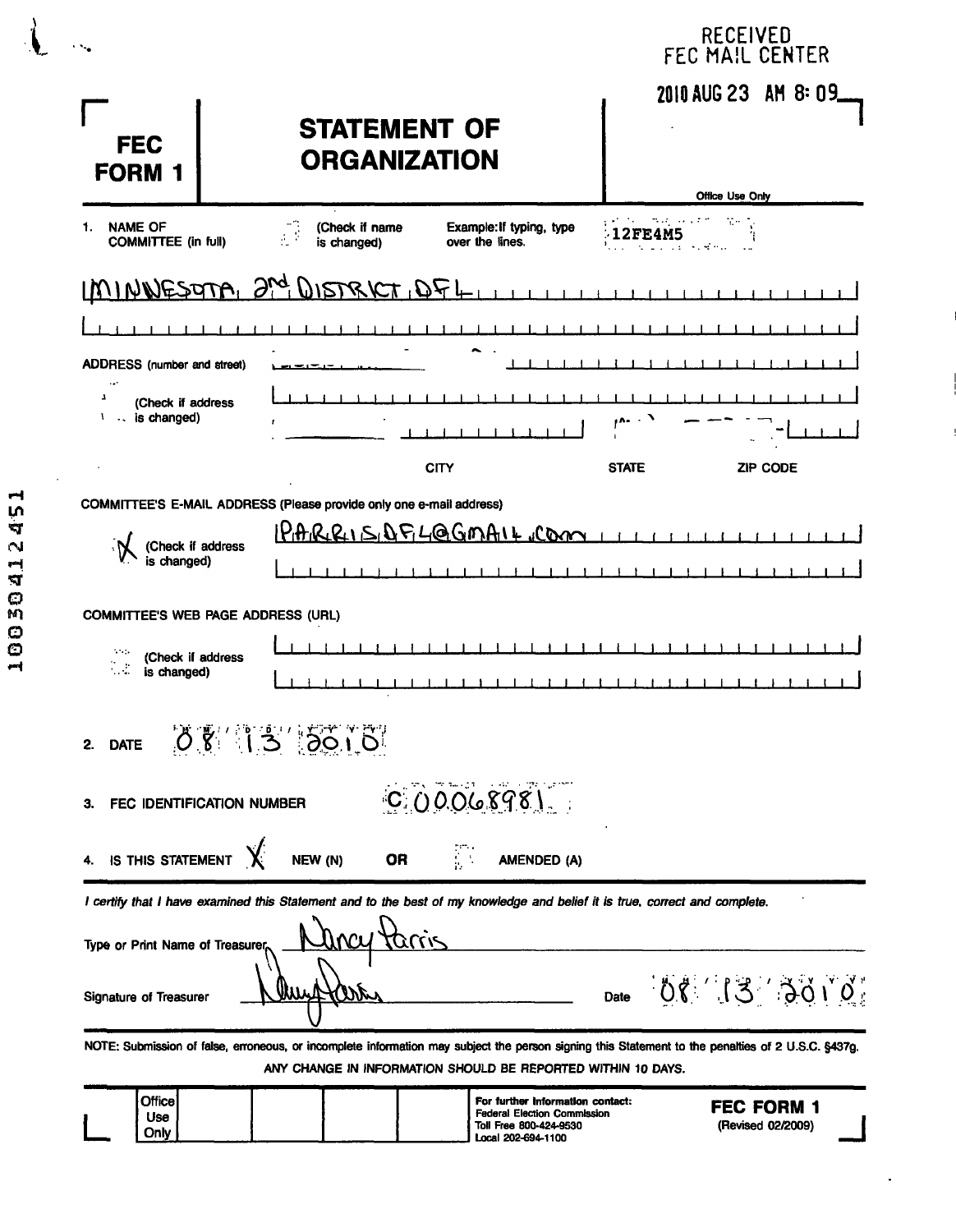| Page 3<br>FEC Form 1 (Revised 02/2009)<br>Write or Type Committee Name<br>ΙĞ<br>Name of Any Connected Organization, Affiliated Committee, Joint Fundraising Representative, or Leadership PAC Sponsor |
|-------------------------------------------------------------------------------------------------------------------------------------------------------------------------------------------------------|
|                                                                                                                                                                                                       |
|                                                                                                                                                                                                       |
|                                                                                                                                                                                                       |
|                                                                                                                                                                                                       |
|                                                                                                                                                                                                       |
|                                                                                                                                                                                                       |
|                                                                                                                                                                                                       |
|                                                                                                                                                                                                       |
|                                                                                                                                                                                                       |
|                                                                                                                                                                                                       |
| <b>CITY</b><br><b>ZIP CODE</b><br><b>STATE</b>                                                                                                                                                        |
| Connected Organization <b>Affiliated Committee</b> Joint Fundraising Representative Leadership PAC Sponsor                                                                                            |
|                                                                                                                                                                                                       |
|                                                                                                                                                                                                       |
|                                                                                                                                                                                                       |
|                                                                                                                                                                                                       |
| <b>CITY</b><br><b>STATE</b><br><b>ZIP CODE</b>                                                                                                                                                        |
| Telephone number                                                                                                                                                                                      |
| Treasurer: List the name and address (phone number -- optional) of the treasurer of the committee; and the name and address of<br>any designated agent (e.g., assistant treasurer).                   |
| ICY PARRIS,<br>$\mathbf{r}$ and $\mathbf{r}$ and $\mathbf{r}$                                                                                                                                         |
| R350 AIRPORTIRD                                                                                                                                                                                       |
|                                                                                                                                                                                                       |
| HILOCOLIA<br><b>MV</b><br><b>2238 U</b><br><b>CITY</b><br><b>STATE</b><br>ZIP CODE                                                                                                                    |
|                                                                                                                                                                                                       |
| Custodian of Records: Identify by name, address (phone number -- optional) and position of the person in possession of committee<br>books and records.                                                |

 $\mathbb{R}^2$ 

 $\langle$